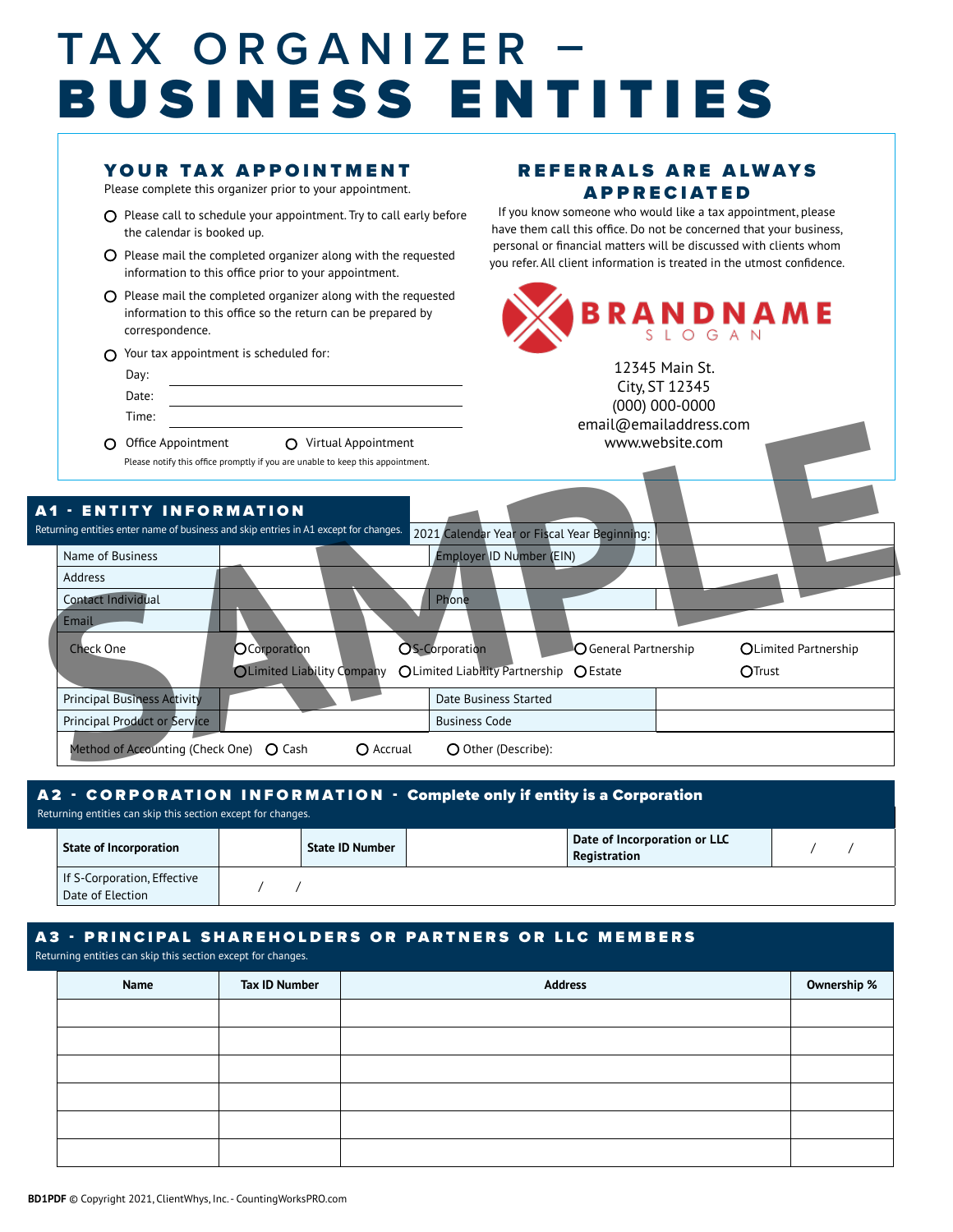### 2 **TAX ORGANIZER –** BUSINESS ENTITIES



### A4 - ADDITIONAL INFORMATION & DOCUMENTS REQUIRED

Note: If percentage of ownership changed within the tax year, provide details of the change on a separate sheet.

- If you are a new client, please provide a complete copy of the entity's prior year tax return (including the state return if applicable).
- If this is the first year of the entity's existence, please provide a copy of the state incorporation papers, partnership agreement or LLC agreement and state registration.
- If this is a trust, provide a copy of the trust agreement.
- If this entity is an S-Corporation, please provide a copy of IRS Form 2553 Election by Small Business Corporation that was filed with the IRS and a copy of the IRS acceptance letter allowing S-Corporation status.
- Please provide the income statement for the year (per the books), including the balance sheet, depreciation schedule and cash reconciliation of the business checking accounts with the ending balance for the year.
- If the business has employees, please provide copies of payroll returns and copies of all W-2s.
- If the business employed independent contractors or made payments to unincorporated service suppliers, please provide copies of all 1099-NECs issued. If not yet prepared, provide names, addresses, SSNs and amounts paid so this office can prepare them for you.
- If there were withdrawals of capital by the owners during the year, please provide the details. Note: if this entity made distributions and is a C-Corporation, Forms 1099-DIV may be required.
- If an S-Corporation, please provide copies of S-Corporation basis schedules and shareholder's Basis Schedules.
- If any of the partners or shareholders are residents of a different state or reside outside the U.S., please provide details. Note: the business may be subject to withholding requirements or be required to file multiple state returns if the business was conducted in more than one state.
- If conducting business in multiple states, please provide a list of states.

### A5 - QUESTIONS RELATED TO ALL ENTITIES

| • If an S-Corporation, please provide copies of S-Corporation basis schedules and shareholder's Basis Schedules.                                                                                                                                                                                      |                                   |
|-------------------------------------------------------------------------------------------------------------------------------------------------------------------------------------------------------------------------------------------------------------------------------------------------------|-----------------------------------|
| If any of the partners or shareholders are residents of a different state or reside outside the U.S., please provide details. Note: the<br>business may be subject to withholding requirements or be required to file multiple state returns if the business was conducted in<br>more than one state. |                                   |
| • If conducting business in multiple states, please provide a list of states.                                                                                                                                                                                                                         |                                   |
| <b>A5 - QUESTIONS RELATED TO ALL ENTITIES</b><br>Please answer ALL questions.                                                                                                                                                                                                                         |                                   |
| Do you have a written accounting procedure of how expenses are to be treated for non-tax purposes? If yes, please provide a copy.                                                                                                                                                                     | O Yes O No                        |
| At any time during the year did this business have an interest in or a signature or other authority over a financial account in a foreign<br>country (such as a bank, securities or other financial account)?                                                                                         | O Yes   O No                      |
| Did this business have any debt that was cancelled, forgiven, or modified that reduced the principal amount of the loan?                                                                                                                                                                              | $O$ Yes $O$ No                    |
| Was this a PPP Loan?                                                                                                                                                                                                                                                                                  | $O$ Yes $O$ No                    |
| Did the entity have foreign bank account(s) (over \$10,000 at any time during the year)?                                                                                                                                                                                                              | $O$ Yes $O$ No                    |
| Was there any change in determining quantities, cost or valuations between opening and ending inventory?                                                                                                                                                                                              | $O$ Yes $O$ No                    |
| Has the business previously filed the Foreign Bank Account Report (FBAR)?                                                                                                                                                                                                                             | $O$ Yes $O$ No                    |
| Was there any write-down of subnormal goods as described in Regulations Sec $1.471$ -2(c)?                                                                                                                                                                                                            | $\overline{\bigcirc}$ No<br>O Yes |
| Do the IRC Sec 263A uniform capitalization rules apply to this business?                                                                                                                                                                                                                              | $O$ Yes $O$ No                    |
| Does this business have any foreign partners or shareholders?                                                                                                                                                                                                                                         | $O$ Yes $O$ No                    |
| Did this business pay any taxes to a foreign government during the tax year?                                                                                                                                                                                                                          | O Yes   O No                      |
| During this tax year, did the corporation have an 80%-or-more change in ownership, including a change due to redemption of its own stock?                                                                                                                                                             | $O$ Yes $O$ No                    |
| Did this business pay any expenses during the tax year to make the business accessible or usable by individuals with disabilities?                                                                                                                                                                    | $O$ Yes $O$ No                    |
| Did this employer pay any FICA on employee wages for tips above \$5.15 per hour?                                                                                                                                                                                                                      | $O$ Yes $O$ No                    |
| Did this business incur any research and experimental expenditures during the tax year?                                                                                                                                                                                                               | O Yes   O No                      |
| Does this business own any residential rental buildings providing qualified low-income housing?                                                                                                                                                                                                       | $O$ Yes $O$ No                    |
| Did this company employ 25 or fewer equivalent full-time employees with average annual wages of \$55,600 or less for whom the company paid<br>at least 50% of the cost of their medical insurance that was acquired through a Small Business Health Options Program (SHOP) Marketplace?               | $O$ Yes $O$ No                    |
| Did this business incur start-up expenses for a small employer pension plan this year?                                                                                                                                                                                                                | $O$ Yes $O$ No                    |
| Does this business provide child care facilities or services to its employees?                                                                                                                                                                                                                        | O Yes   O No                      |
| Did this business purchase a qualified plug-in electric vehicle during the year?                                                                                                                                                                                                                      | O Yes   O No                      |
| Did this business employ 50 or more equivalent full time employees at any time during 2021?                                                                                                                                                                                                           | $O$ Yes $O$ No                    |
| List any other business credit this business may qualify for:                                                                                                                                                                                                                                         |                                   |
| Has this business filed, or is it required to file, Form 8918, a Material Advisor Disclosure Statement?                                                                                                                                                                                               | O Yes   O No                      |
| Since Dec 22, 2017, did a foreign corporation acquire substantially all of the properties of the business and was the ownership (by vote or<br>ownership) greater, for purposes of Sec 7874 than 50%?                                                                                                 | O Yes   O No                      |
|                                                                                                                                                                                                                                                                                                       |                                   |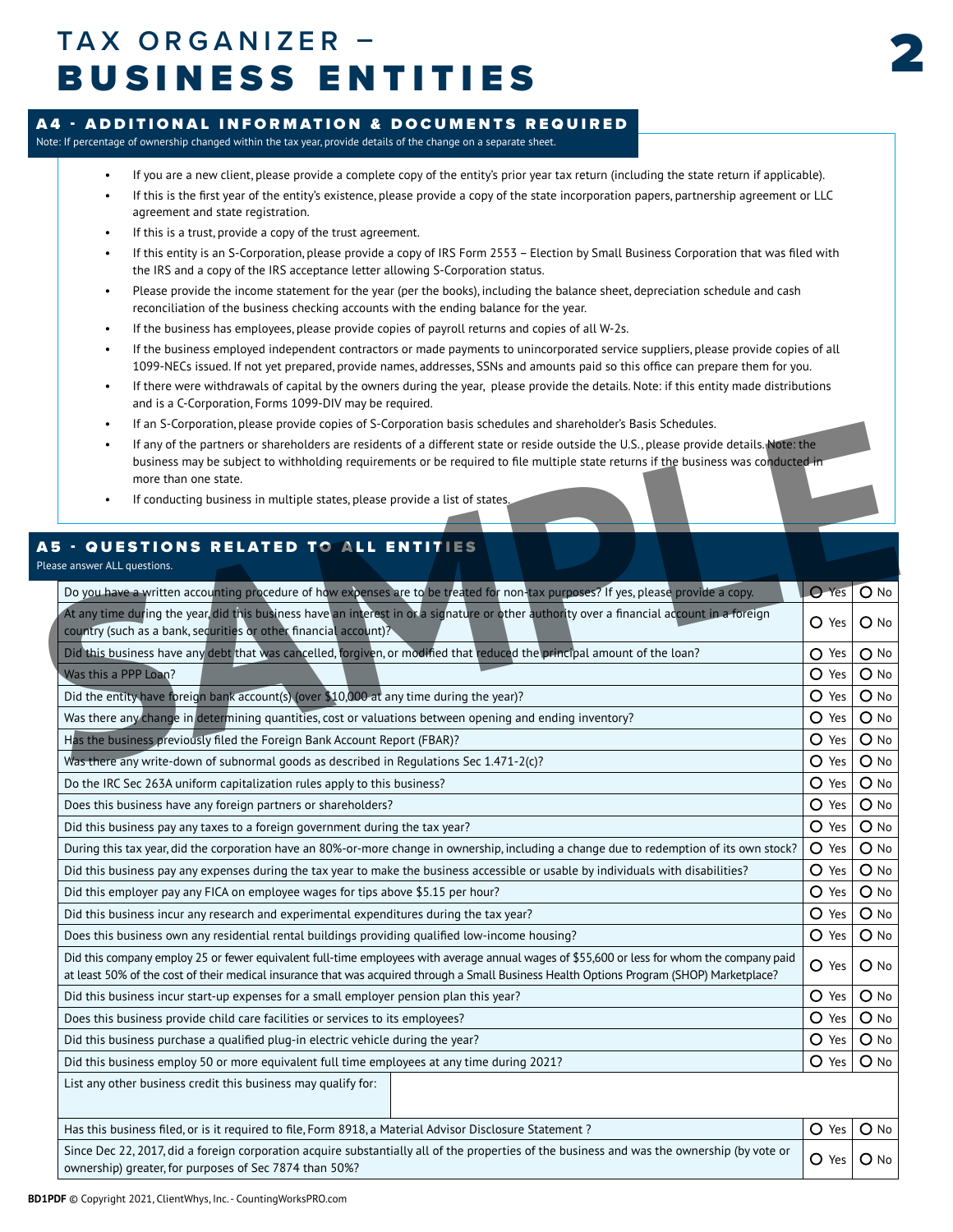### 3 **TAX ORGANIZER –** BUSINESS ENTITIES

### At any time during the year, was any partner in this partnership a disregarded entity, a partnership, a trust, an S-corporation, an estate or a  $\bigcirc$  Yes  $\bigcirc$  No No $\bigcirc$ A6 - QUESTIONS RELATED TO PARTNERSHIPS OR PARTNERSHIPS FILING AS AN LLC. Complete only if entity is a Partnership.

| At the end of the year, did any foreign or domestic corporation, partnership or entity treated as a partnership, trust, individual or estate<br>own directly or indirectly 50% or more of the profit, loss or capital of the partnership? |  |          |        |
|-------------------------------------------------------------------------------------------------------------------------------------------------------------------------------------------------------------------------------------------|--|----------|--------|
| At year-end, did this partnership own directly 20% or more, or own directly or indirectly, 50% or more of the total voting power of all<br>O<br>classes of stock entitled to vote of any foreign or domestic corporation?                 |  |          |        |
| O<br>Was there a distribution of property or a transfer of partnership interest by sale or death during the tax year?                                                                                                                     |  |          | $O$ No |
| Is this partnership a publicly-traded partnership as defined in Section $469(k)(2)?$                                                                                                                                                      |  | O<br>Yes | $O$ No |
| Name of Designated Partnership Representative:                                                                                                                                                                                            |  |          |        |
| Tax ID Number:                                                                                                                                                                                                                            |  |          |        |
| Address and Phone Number of Designated Partnership<br>Representative:                                                                                                                                                                     |  |          |        |
|                                                                                                                                                                                                                                           |  |          |        |

| <b>A7 - QUESTIONS RELATED TO ALL CORPORATIONS</b><br>Complete only if entity is a Corporation.                                                                                                                                                                                                                                   |                              |
|----------------------------------------------------------------------------------------------------------------------------------------------------------------------------------------------------------------------------------------------------------------------------------------------------------------------------------|------------------------------|
| Is this corporation a member of a controlled group of corporations? If yes, provide details.                                                                                                                                                                                                                                     | O Yes   O No                 |
| Is this corporation a personal holding company?                                                                                                                                                                                                                                                                                  | O Yes O No                   |
| Is this corporation a qualified personal service corporation?                                                                                                                                                                                                                                                                    | O Yes   O No                 |
| Is this corporation a subsidiary in an affiliated group or a parent-subsidiary controlled group? If yes, provide details of all other related<br>corporations.                                                                                                                                                                   | $\bigcirc$ Yes $\bigcirc$ No |
| At the end of the year did any foreign or domestic corporation, partnership, trust, estate, tax-exempt organization or individual own<br>directly 20% or more, or own, directly or indirectly, 50% or more of the total voting power of all classes of stock entitled to vote?                                                   | $O$ Yes $O$ No               |
| At the end of the year, did this corporation own directly 20% or more, or own directly or indirectly 50% or more of the total voting power<br>of all classes of stock entitled to vote of any foreign or domestic corporation?                                                                                                   | $O$ Yes $O$ No               |
| If this corporation is an S-Corporation, are officers/stockholders paid a salary?                                                                                                                                                                                                                                                | $O$ Yes $O$ No               |
| At any time during the tax year, did one foreign person own, directly or indirectly, at least 25% of (a) the total voting power of all classes of<br>the corporation's stock entitled to vote or (b) the total value of all classes of the corporation's stock?                                                                  | $O$ Yes $O$ No               |
| Has this corporation made any estimated tax payments for the current tax year?                                                                                                                                                                                                                                                   | $O Yes$   $O No$             |
| Did this corporation receive any dividends from another corporation?                                                                                                                                                                                                                                                             | $O$ Yes $O$ No               |
| Did this corporation pay any compensation to any of its officers and have total receipts of \$500,000 or more? If yes, provide name, Social<br>Security number, percent of time devoted to business, percent of corporation common stock and preferred stock owned, and amount of<br>compensation paid to the corporate officer. | $O$ Yes $O$ No               |
| During this tax year, did the corporation pay dividends (other than stock dividends and distributions in exchange for stock) in excess of the<br>corporation's current and accumulated earnings and profits?                                                                                                                     | $O$ Yes $O$ No               |
| Did this corporation issue publicly-offered debt instruments with original issue discount?                                                                                                                                                                                                                                       | $O Yes$   $O No$             |
| Did this corporation earn any tax-exempt interest during the tax year?                                                                                                                                                                                                                                                           | $O$ Yes $O$ No               |
| Does this business own any residential rental buildings providing qualified low-income housing?                                                                                                                                                                                                                                  | $O Yes$ $O No$               |
| If this is an S-corporation, does it have any built-in gains or earnings and profits from when it was a C corporation, or any assets acquired<br>from a C corporation with a basis determined by reference to its basis in the hands of a C corporation?                                                                         | $O$ Yes $O$ No               |

### A8 - QUESTIONS RELATED TO BOTH CORPORATIONS & PARTNERSHIPS

Complete only if entity is a Corporation or a Partnership.

| Did the business elect to defer the employer's 2020 6.2% payroll tax to 2021 and 2022?           | $O$ Yes $O$ No         |        |
|--------------------------------------------------------------------------------------------------|------------------------|--------|
| Was the operation of the business fully or partially curtailed during 2021?                      | $\circ$ Yes $\circ$ No |        |
| Did the business receive a Paycheck Protection Program Loan? If so please provide details below. | ' O Yes I              | $O$ No |